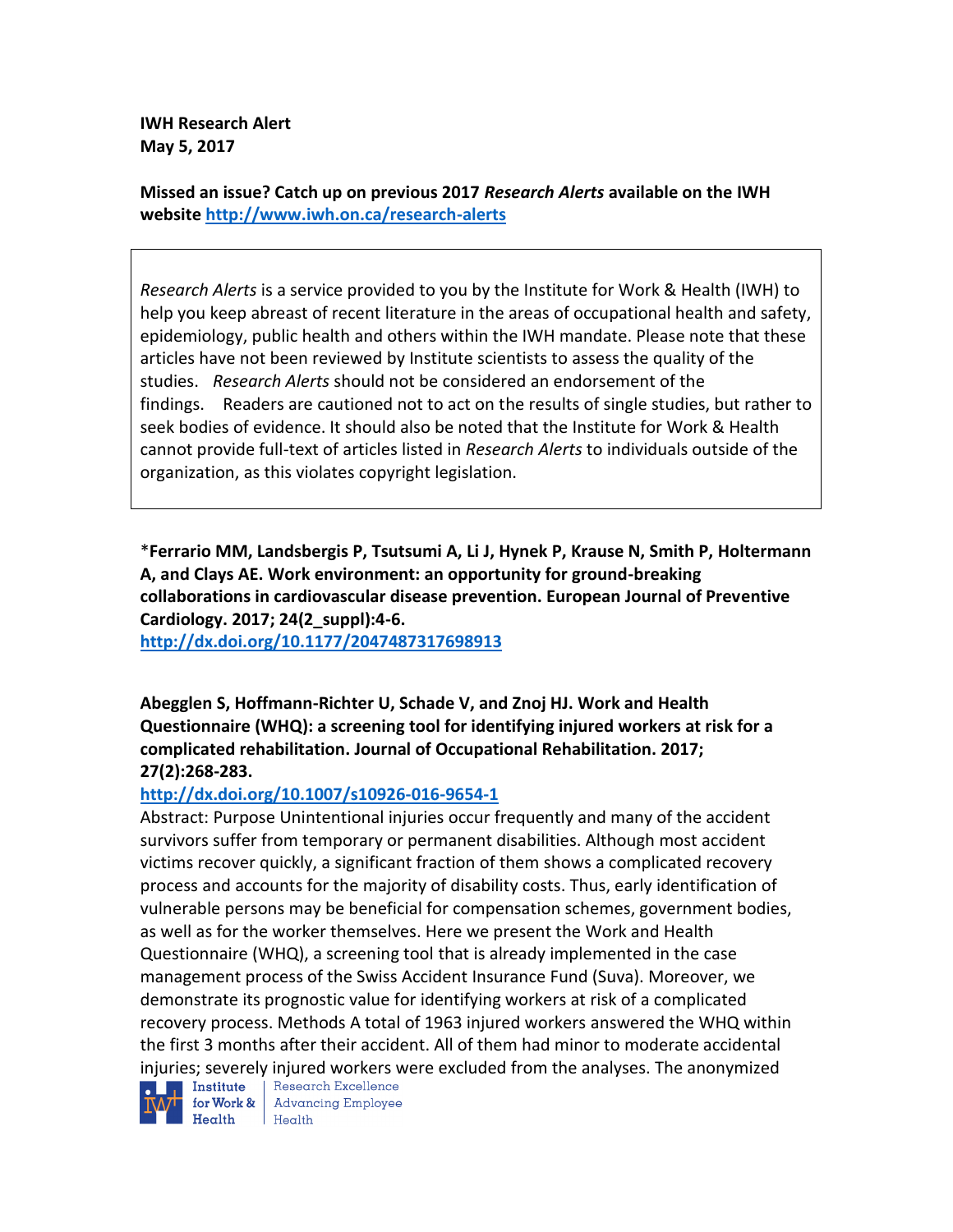individual-level data were extracted from insurance databases. We examined construct validity by factorial analyses, and prognostic validity by hierarchical multiple regression analyses on days of work disability. Further, we evaluated well-being and job satisfaction 18 months post-injury in a subsample of 192 injured workers (9.8 %) Results Factor analyses supported five underlying factors (Job Design, Work Support, Job Strain, Somatic Condition/Pain, and Anxiety/Worries). These subscales were moderately correlated, thus indicating that different subscales measured different aspects of work and health-related risk factors of injured workers. Item analysis and reliability analysis showed accurate psychometric properties. Each subscale was predictive at least for one of the evaluated outcomes 18 months post-injury. Conclusion The WHQ shows good psychometric qualities with high clinical utility to identify injured persons with multiple psychosocial risk factors. Thus, the questionnaire appears to be suitable for exploring different rehabilitation needs among minor to moderate injured workers

## **Breinegaard N, Jensen JH, and Bonde JP. Organizational change, psychosocial work environment, and non-disability early retirement: a prospective study among senior public employees. Scandinavian Journal of Work, Environment & Health. 2017; 43(3):234-240.**

#### **<http://dx.doi.org/10.5271/sjweh.3624;3624>**

Abstract: Objective This study examines the impact of organizational change and psychosocial work environment on non-disability early retirement among senior public service employees. Methods In January and February 2011, Danish senior public service employees aged 58-64 years (N=3254) from the Capital Region of Denmark responded to a survey assessing psychosocial work environment (ie, social capital, organizational justice, and quality of management). Work-unit organizational changes (ie, change of management, merging, demerging, and relocation) were recorded from January 2009 to March 2011. Weekly data on non-disability early retirement transfer were obtained from the DREAM register database, which holds weekly information about all public benefit payments in Denmark. Hazard ratios (HR) for early retirement following employees' 60 thbirthday were estimated with Cox regression adjusted for age, gender, and socioeconomic status. Results Exposure to change of management [HR 1.37, 95% confidence interval (95% CI) 1.13-1.66], mergers (HR 1.23, 95% CI 1.02-1.48), and relocation of work unit (HR 1.24, 95% CI 1.01-1.54) increased rate of non-disability early retirement, while demerging of work unit did not (HR 1.03, 95% CI 0.79-1.33). Work units with lower levels of social capital (HR 1.22, 95% CI 1.05-1.41), organizational justice, (HR 1.18, 95% CI 1.04-1.32), and quality of management (HR 1.14, 95% CI 1.02-1.25) increased rate of early retirement. Conclusion Organizational change and poor psychosocial work environment contribute to non-disability early retirement among senior public service employees, measured at work-unit level

**Burr H, Pohrt A, Rugulies R, Holtermann A, and Hasselhorn HM. Does age modify the association between physical work demands and deterioration of self-rated general health? Scandinavian Journal of Work, Environment & Health. 2017; 43(3):241-249. <http://dx.doi.org/10.5271/sjweh.3625;3625>**

 $\blacksquare$  Institute  $\operatorname*{Health}$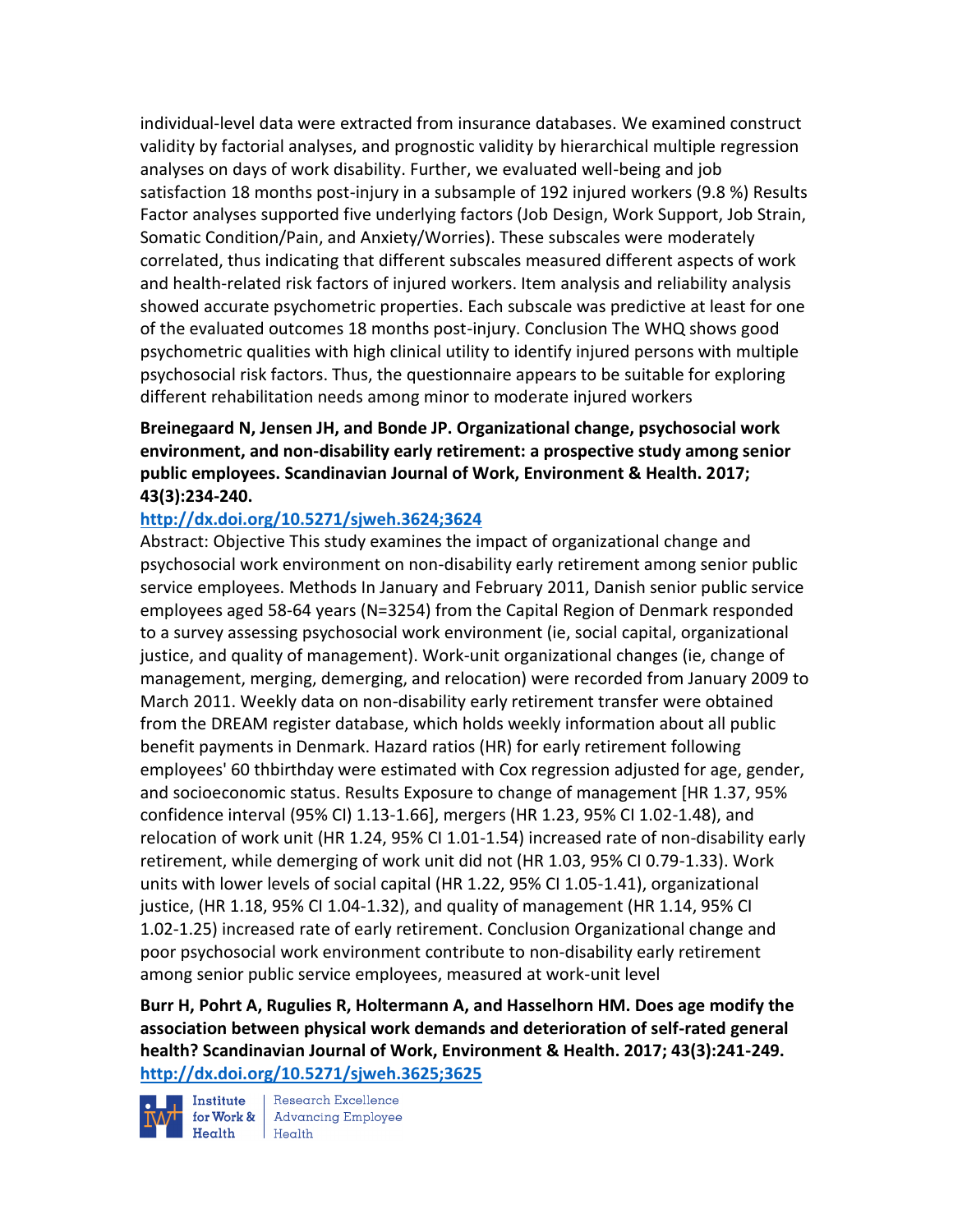Abstract: Objective Due to the growing proportion of older employees in the work force in several countries, the importance of age in the association between work and health is becoming increasingly relevant. Few studies have investigated whether age modifies the association of physical work demands with health. We hypothesized that the association of demanding body postures with deteriorated self-rated health (SRH) is stronger among older employees than among younger employees. Method We analyzed three 5-year cohorts in the Danish Work Environment Cohort Study comprising 8318 observations from 5204 employees (follow-up participation rate 83%) with good baseline SRH. Physical work demands were assessed as demanding body postures. Age was divided into tertiles; young (18-32 years), middle-aged (33-43 years) and old (44-59 among men and 44-54 years among women). Poor SRH ("fairly good", "poor", and "very poor") was measured with a single item. Log binomial regressions were stratified by gender. Effect modification (ie, interaction) was defined as deviation from additivity and examined by calculating the relative excess risk due to interaction (RERI). The reference group was employees aged 18-32 years with low physical exposure. Results When predicting deterioration of SRH, an interaction between demanding body postures and age was found among men [RERI: 0.75, 95% confidence interval (95% CI) 0.16-1.34, regarding the age group 44-59 years] and among women (RERI: 0.84, 95% CI 0.19-1.34, for the age group 33-43 years; and 1.17, 95% CI 0.42-1.93, for the age group 44-54 years). Conclusion The study findings suggest that demanding body postures have a stronger impact on health among older compared to younger employees

### **Giummarra MJ, Cameron PA, Ponsford J, Ioannou L, Gibson SJ, Jennings PA, and Georgiou-Karistianis N. Return to work after traumatic injury: increased work-related disability in injured persons receiving financial compensation is mediated by perceived injustice. Journal of Occupational Rehabilitation. 2017; 27(2):173-185. <http://dx.doi.org/10.1007/s10926-016-9642-5>**

Abstract: Purpose Traumatic injury is a leading cause of work disability. Receiving compensation post-injury has been consistently found to be associated with poorer return to work. This study investigated whether the relationship between receiving compensation and return to work was associated with elevated symptoms of psychological distress (i.e., anxiety, depression, and posttraumatic stress disorder) and perceived injustice. Methods Injured persons, who were employed at the time of injury (n = 364), were recruited from the Victorian State Trauma Registry, and Victorian Orthopaedic Trauma Outcomes Registry. Participants completed the Hospital Anxiety and Depression Scale, Posttraumatic Stress Disorder Checklist, Injustice Experience Questionnaire, and appraisals of pain and work status 12-months following traumatic injury. Results Greater financial worry and indicators of actual/perceived injustice (e.g., consulting a lawyer, attributing fault to another, perceived injustice, sustaining compensable injury), trauma severity (e.g., days in hospital and intensive care, discharge to rehabilitation), and distress symptoms (i.e., anxiety, depression, PTSD) led to a twofold to sevenfold increase in the risk of failing to return to work. Anxiety, post-traumatic stress and perceived injustice were elevated following compensable



**Institute** Research Excellence for Work  $\&\,$  Advancing Employee Health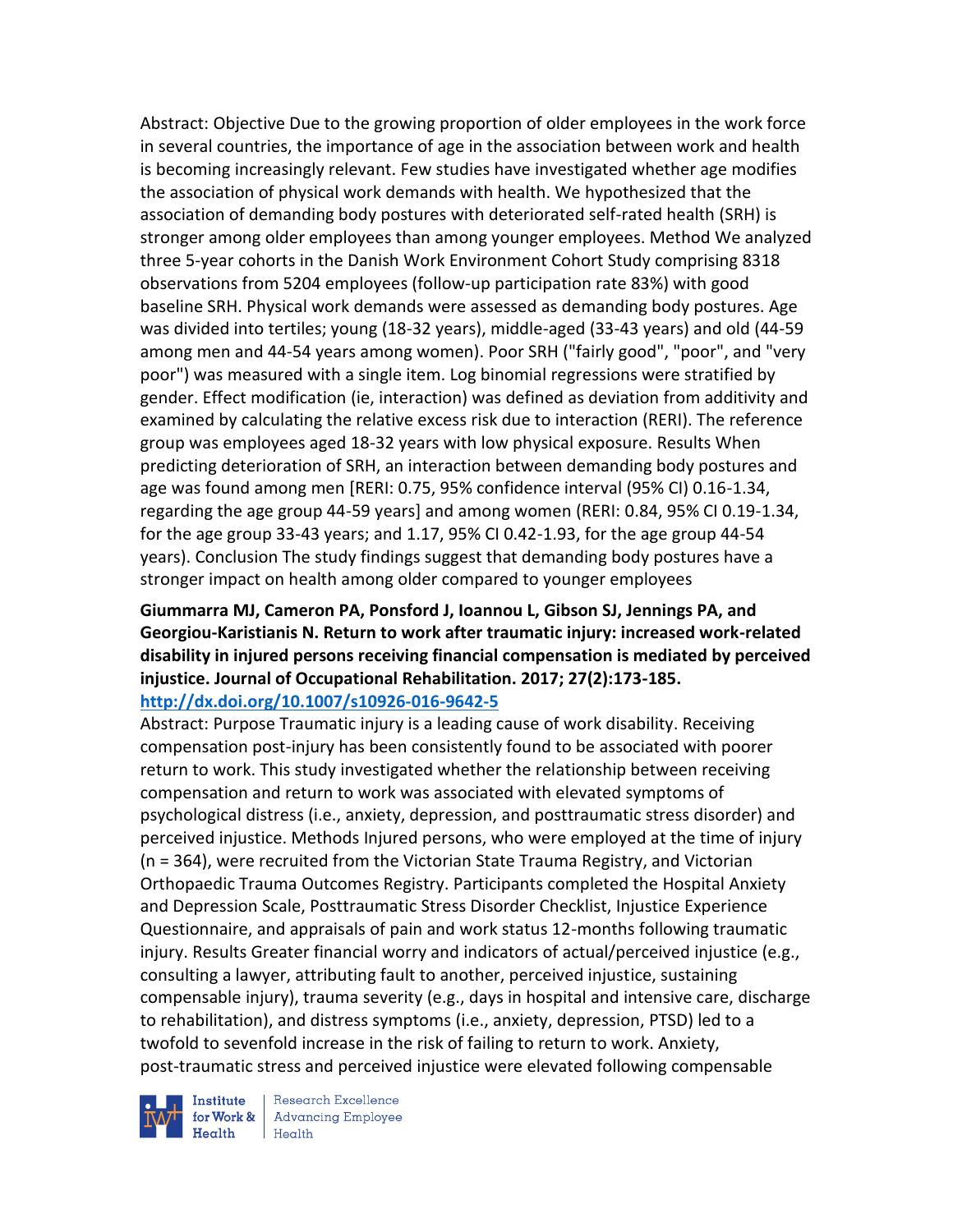injury compared with non-compensable injury. Perceived injustice uniquely mediated the association between compensation and return to work after adjusting for age at injury, trauma severity (length of hospital, admission to intensive, and discharge location) and pain severity. Conclusions Given that perceived injustice is associated with poor return to work after compensable injury, we recommend greater attention be given to appropriately addressing psychological distress and perceived injustice in injured workers to facilitate a smoother transition of return to work

**Johnsen TL, Indahl A, Eriksen HR, Ihlebaek C, and Tveito TH. Work and mental complaints: are response outcome expectancies more important than work conditions and number of subjective health complaints? Journal of Occupational Rehabilitation. 2017; 27(2):218-227.** 

## **<http://dx.doi.org/10.1007/s10926-016-9648-z>**

Abstract: Purpose Investigate the relative effect of response outcome expectancies, work conditions, and number of subjective health complaints (SHC) on anxiety and depression in Norwegian employees. Learned response outcome expectancies are important contributors to health. Individual differences in the expectancy to cope with workplace and general life demands may be important for how work conditions influence health. Method A survey was conducted among 1746 municipal employees (mean age 44.1, SD = 11.5, 81.5 % female), as part of a randomized controlled trial. This cross-sectional study used baseline data. Multiple logistic regression analysis was performed. Outcome variables were anxiety and depression; response outcome expectancies, work conditions, and number of SHC were independent variables. Results A high number of SHC was a significant factor in explaining anxiety (OR 1.26), depression (OR 1.22) and comorbid anxiety and depression (OR 1.31). A high degree of no and/or negative response outcome expectancies was a significant factor in explaining depression (OR 1.19) and comorbid anxiety and depression (OR 1.28). The variance accounted for in the full models was 14 % for anxiety, 23 % for depression, and 41 % for comorbid anxiety and depression. Conclusion A high number of SHC, and a high degree of no and/or negative response outcome expectancies were associated with anxiety and depression. The strongest association was found for number of SHC. However, previous studies indicate that it may not be possible to prevent the occurrence of SHC. We suggest that workplace interventions targeting anxiety and depression could focus on influencing and altering employees' response outcome expectancies

**Ketelaar SM, Schaafsma FG, Geldof MF, Kraaijeveld RA, Boot CRL, Shaw WS, Bultmann U, and Anema JR. Implementation of the participatory approach for supervisors to increase self-efficacy in addressing risk of sick leave of employees: results of a cluster-randomized controlled trial. Journal of Occupational Rehabilitation. 2017; 27(2):247-257.** 

#### **<http://dx.doi.org/10.1007/s10926-016-9652-3>**

Abstract: Purpose To study the effectiveness of a multifaceted strategy to implement the participatory approach (PA) for supervisors to increase their self-efficacy in addressing risk of sick leave of employees. Methods Supervisors from three

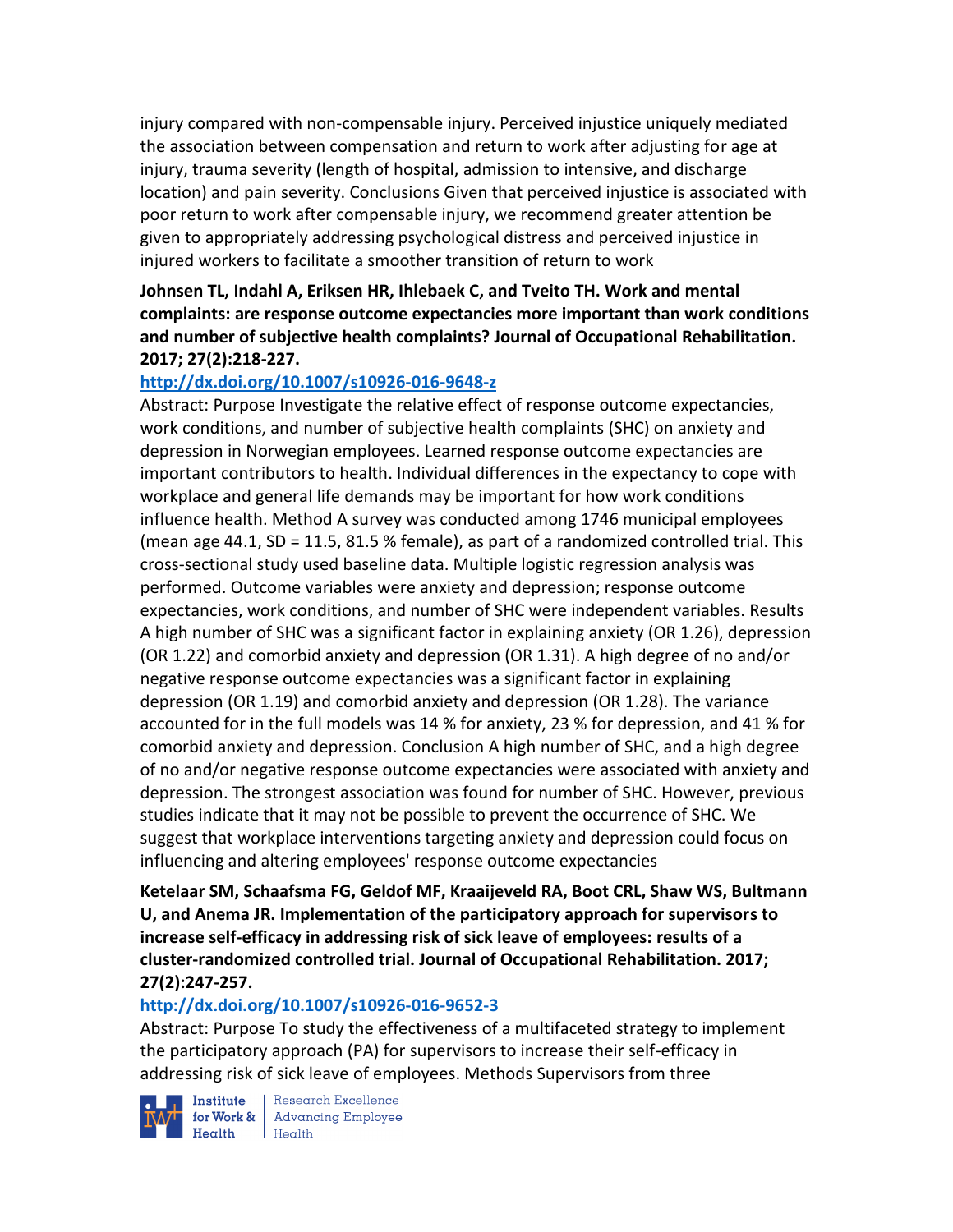organizations were invited to participate. Randomization was performed at department level. Supervisors ( $n = 61$ ) in the intervention departments received the implementation strategy consisting of a working group meeting, supervisor training in PA application, and optional supervisor coaching. Supervisors in the control departments ( $n = 55$ ) received written information on PA. The primary outcome was supervisors' self-efficacy to apply the PA, measured at baseline and 6 months' follow-up. The number of employees with whom supervisors discussed work functioning problems or (risk of) sick leave was also assessed. Effects were tested using multilevel analyses. Results The strategy did not increase self-efficacy to apply the PA. Subgroup analyses showed that self-efficacy increased for supervisors who at baseline reported to have discussed (risk of) sick leave with less than three employees during the last 6 months ( $B = 1.42$ , 95 % CI 0.34-2.50). Furthermore, the implementation strategy increased the number of employees with whom supervisors discussed work functioning problems or risk of sick leave (B = 1.26, 95 % CI 0.04-2.48). Conclusion Although the implementation strategy cannot be recommended for all supervisors, for supervisors who less frequently discuss (risk of) sick leave with employees the implementation strategy might be helpful. Trial registration NTR3733

## **Lammerts L, Schaafsma FG, van MW, and Anema JR. Process evaluation of a participatory supportive return to work program for workers without a permanent employment contract, sick-listed due to a common mental disorder. Journal of Occupational Rehabilitation. 2017; 27(2):159-172.**

#### **<http://dx.doi.org/10.1007/s10926-016-9625-6>**

Abstract: Purpose This study aimed to perform a process evaluation of a participatory supportive return to work program for workers without a (permanent) employment contract, sick-listed due to a common mental disorder. The program consisted of a participatory approach, integrated care and direct placement in a competitive job. Our main questions were: were these components realized in practice and in accordance with the protocol? The evaluation took place alongside a randomized controlled trial. Methods The study population consisted of workers who filed a sickness benefit claim at the Dutch Social Security Agency, professionals of this agency and of vocational rehabilitation agencies. We focused on sick-listed workers and professionals who had actually participated in the intervention. Data was collected mainly by questionnaires. Results Only 36 out of 94 intervention group participants started with the program. In half of these cases application of integrated care was reported. Most other steps in the program were completed. However, fidelity to the protocol was low to reasonable. Much delay was observed in the execution of the program and only two sick-listed workers were placed in a competitive job. Still, satisfaction with the participatory approach was good. Conclusions Despite the positive evaluation of the participatory approach, the full program was executed less successfully compared to similar programs evaluated in earlier studies. This will probably affect the outcomes of our trial. Findings from this study will help to interpret these outcomes. Nevertheless, more knowledge is



Institute Research Excellence<br>for Work & Advancing Employee<br>Health Health  $H$ ealth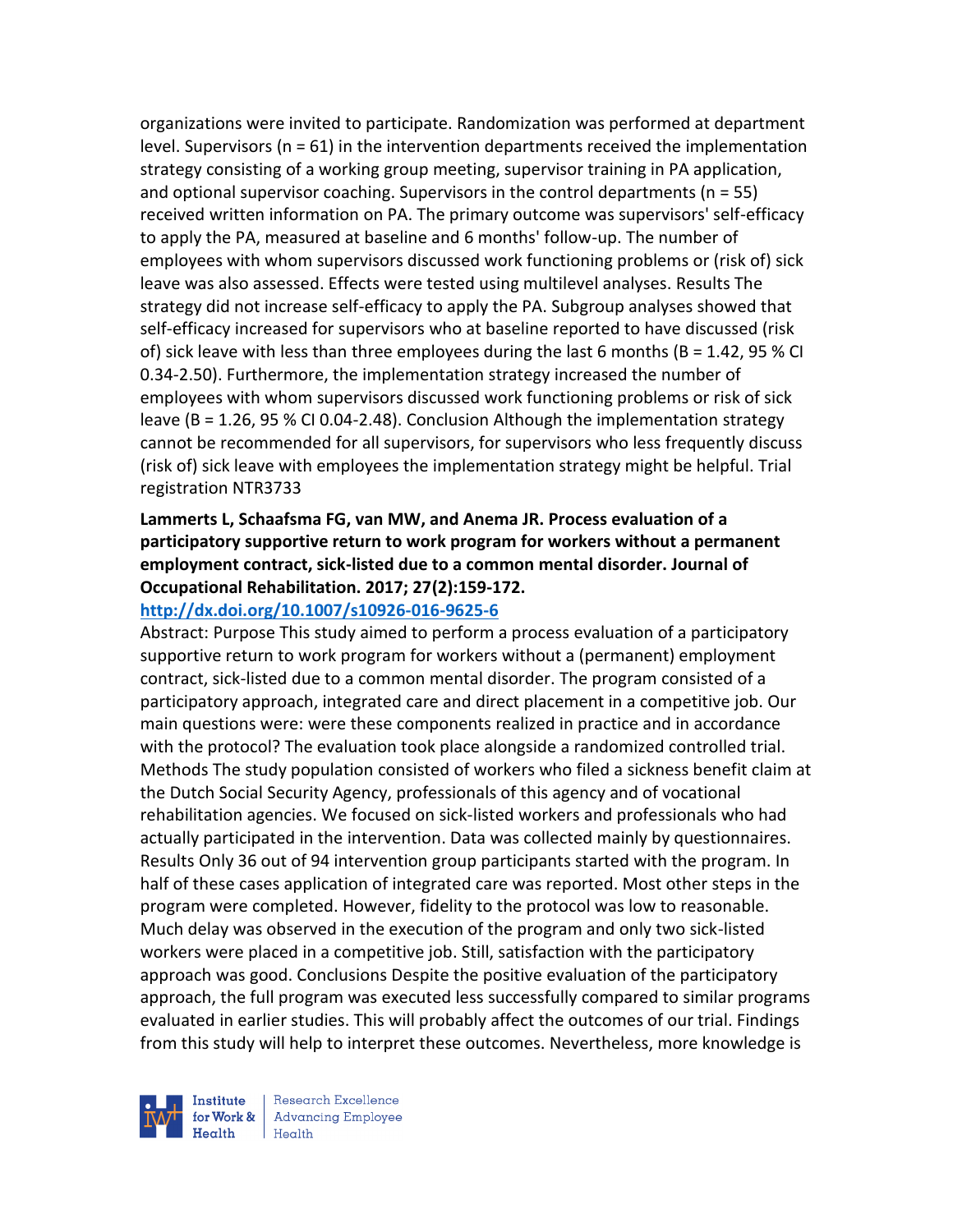needed about experiences of stakeholders who participated in the program. Trial Registration NTR3563

**Lunde LK, Koch M, Knardahl S, and Veiersted KB. Associations of objectively measured sitting and standing with low-back pain intensity: a 6-month follow-up of construction and healthcare workers. Scandinavian Journal of Work, Environment & Health. 2017; 43(3):269-278.** 

## **<http://dx.doi.org/10.5271/sjweh.3628;3628>**

Abstract: Objectives This study aimed to determine the associations between objectively measured sitting and standing duration and intensity of low-back pain (LBP) among Norwegian construction and healthcare workers. Methods One-hundred and twenty-four workers wore two accelerometers for 3-4 consecutive days, during work and leisure. Minutes of sitting and standing was calculated from accelerometer data. We obtained self-reported LBP intensity (0-3) at the time of objective measurement and after six months. We examined associations with linear mixed models and presented results per 100 minutes. Results For healthcare workers, the duration of sitting during work [beta= -0.33, 95% confidence interval (95% CI) -0.55- -0.10] and during full-day (work + leisure) (beta= -0.21, 95% CI -0.38- -0.04) was associated with baseline LBP intensity. Furthermore, minutes of sitting at work (beta=-0.35, 95% CI -0.57- -0.13) and during the full day (beta=-0.20, 95% CI -0.37- -0.04) were significantly associated with LBP intensity at six months. Associations were attenuated when adjusting for work-related mechanical and psychosocial covariates and objectively measured exposure during leisure time. No significant associations between sitting and LBP intensity were found for construction workers. Standing at work was not consistently associated with LBP intensity at baseline or after six months for any work sector. Conclusions This study suggests that a long duration of sitting at work is associated with lower levels of LBP intensity among healthcare workers. Standing duration had no consistent associations with LBP intensity

## **Matre D, Knardahl S, and Nilsen KB. Night-shift work is associated with increased pain perception. Scandinavian Journal of Work, Environment & Health. 2017; 43(3):260-268.**

## **<http://dx.doi.org/10.5271/sjweh.3627;3627>**

Abstract: Objectives The aim of the present study was to determine whether shift workers exhibit increased perception of experimentally induced pain after working night shifts. Methods The study was a paired cross-over design with two sleep conditions, after at least two nights of habitual sleep and after two consecutive night shifts at work. Fifty-three nurses in rotating shift work participated. The sensitivity to electrically induced pain, heat pain, cold pain, pressure pain and pain inhibition was determined experimentally in each sleep condition. Sleepiness and vigilance were also assessed. Results Night-shift work (NSW) increased the sensitivity to electrically induced pain and heat pain (P</=0.001). Relative to habitual sleep, electrically induced pain increased by 22.3% and heat pain increased by 26.5%. The sensitivity to cold and pressure pain did not change, changes relative to habitual sleep was <5% (P>0.5). Pain inhibition was

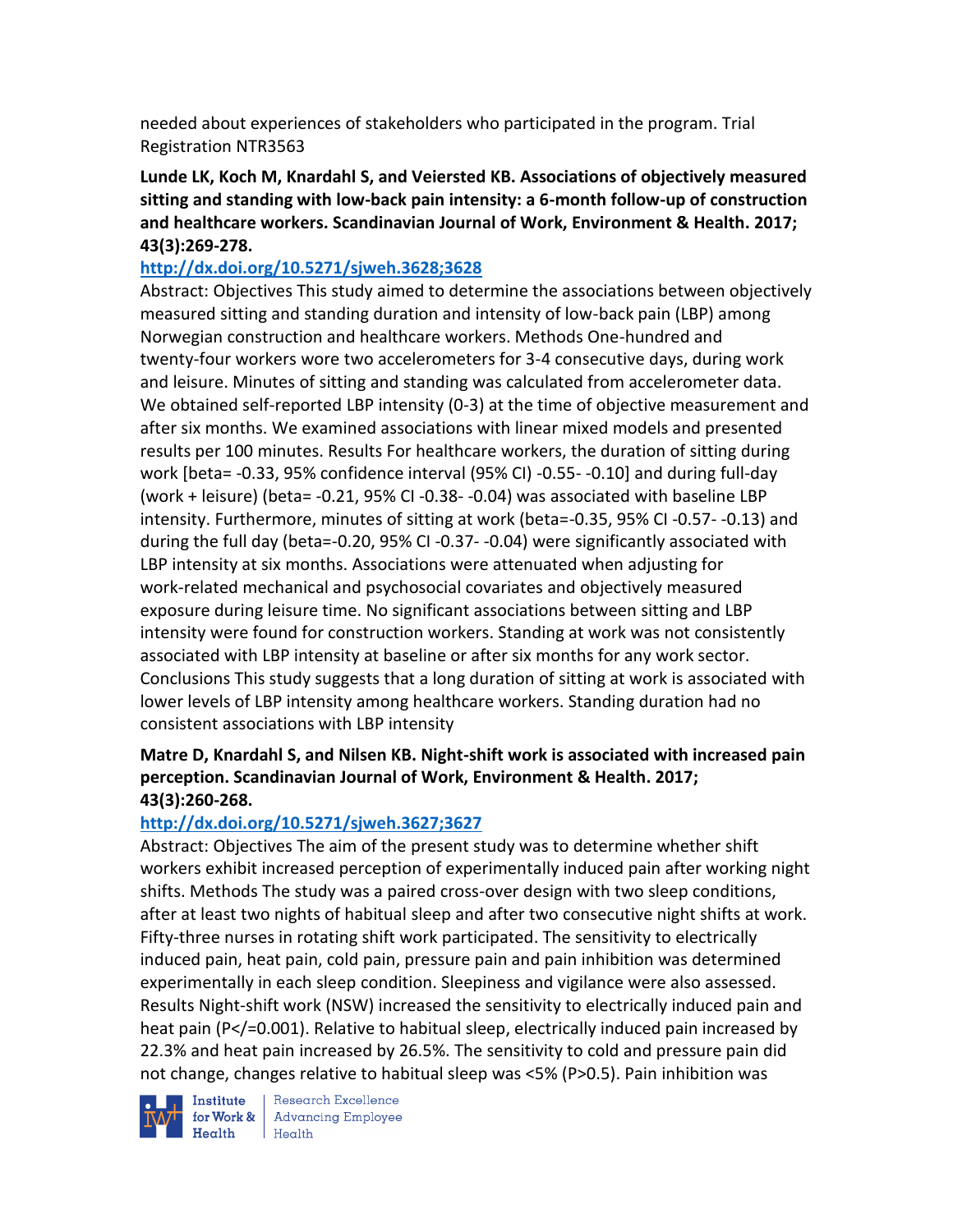66.9% stronger after NSW versus after habitual sleep (P<0.001). Sleepiness (measured with the Karolinska Sleepiness Scale) increased from 4.1 after habitual sleep to 6.9 after NSW (P<0.001). Vigilance decreased after NSW, measured as a 0.03-second decrease in reaction time (P<0.005). Conclusions Changes in pain sensitivity after NSW is measurable with clinically relevant effect sizes and may be an important marker for studies comparing the physiological effects of different shift work schedules. Explanations for the differential effect on different pain modalities should be a focus for future studies

**Melendez-Torres GJ, O'Mara-Eves A, Thomas J, Brunton G, Caird J, and Petticrew M. Interpretive analysis of 85 systematic reviews suggests that narrative syntheses and meta-analyses are incommensurate in argumentation. Research Synthesis Methods. 2017; 8(1):109-118.** 

## **<http://dx.doi.org/10.1002/jrsm.1231>**

Abstract: Using Toulmin's argumentation theory, we analysed the texts of systematic reviews in the area of workplace health promotion to explore differences in the modes of reasoning embedded in reports of narrative synthesis as compared with reports of meta-analysis. We used framework synthesis, grounded theory and cross-case analysis methods to analyse 85 systematic reviews addressing intervention effectiveness in workplace health promotion. Two core categories, or 'modes of reasoning', emerged to frame the contrast between narrative synthesis and meta-analysis:

practical-configurational reasoning in narrative synthesis ('what is going on here? What picture emerges?') and inferential-predictive reasoning in meta-analysis ('does it work, and how well? Will it work again?'). Modes of reasoning examined quality and consistency of the included evidence differently. Meta-analyses clearly distinguished between warrant and claim, whereas narrative syntheses often presented joint warrant-claims. Narrative syntheses and meta-analyses represent different modes of reasoning. Systematic reviewers are likely to be addressing research questions in different ways with each method. It is important to consider narrative synthesis in its own right as a method and to develop specific quality criteria and understandings of how it is carried out, not merely as a complement to, or second-best option for, meta-analysis. (c) 2016 The Authors. Research Synthesis Methods published by John Wiley & Sons Ltd

## **Norder G, Roelen CAM, van der Klink JJL, Bultmann U, Sluiter JK, and Nieuwenhuijsen K. External validation and update of a prediction rule for the duration of sickness absence due to common mental disorders. Journal of Occupational Rehabilitation. 2017; 27(2):202-209.**

#### **<http://dx.doi.org/10.1007/s10926-016-9646-1>**

Abstract: Purpose The objective of the present study was to validate an existing prediction rule (including age, education, depressive/anxiety symptoms, and recovery expectations) for predictions of the duration of sickness absence due to common mental disorders (CMDs) and investigate the added value of work-related factors. Methods A prospective cohort study including 596 employees who reported sick with CMDs in the

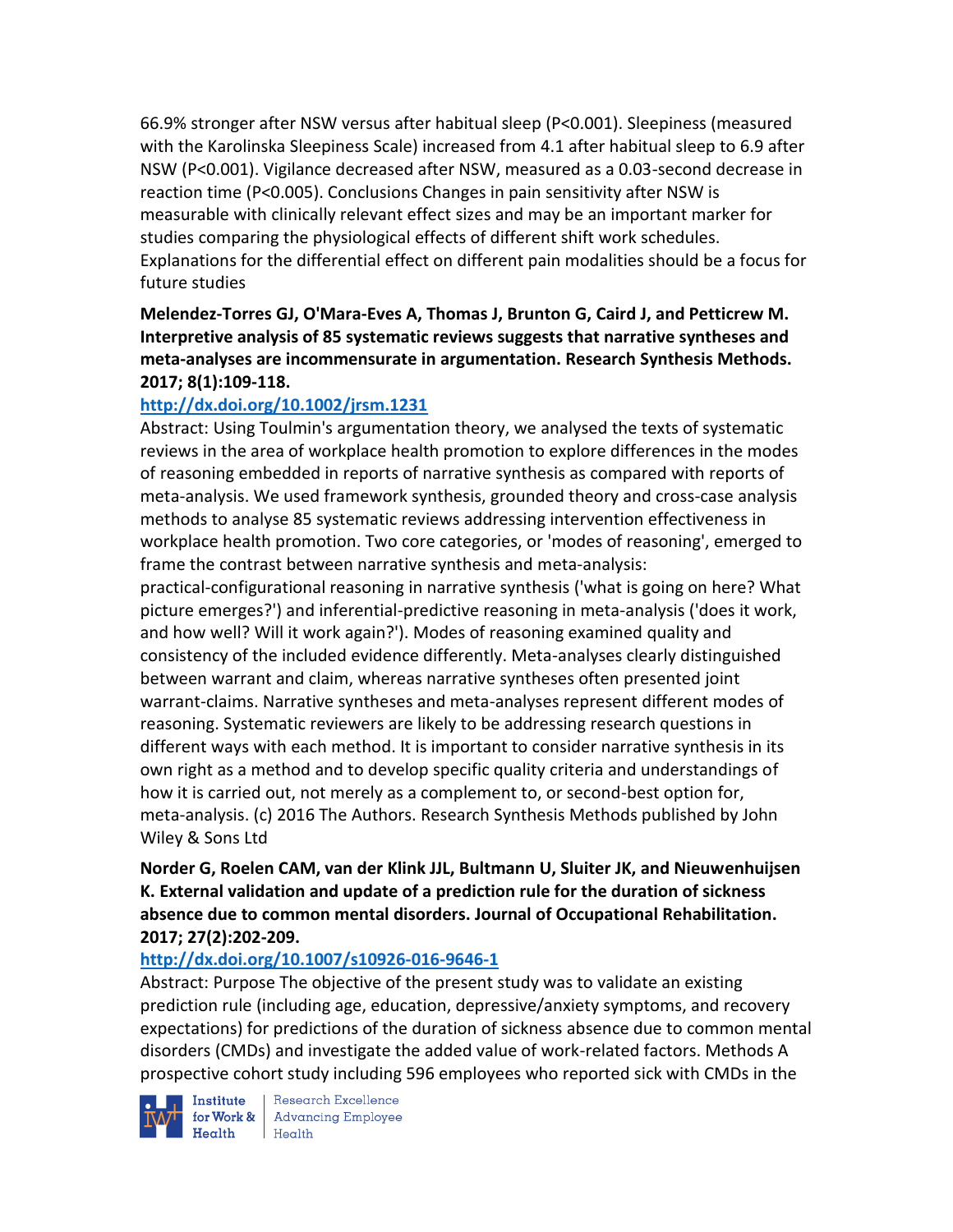period from September 2013 to April 2014. Work-related factors were measured at baseline with the Questionnaire on the Experience and Evaluation of Work. During 1-year follow-up, sickness absence data were retrieved from an occupational health register. The outcome variables of the study were sickness absence (no = 0, yes = 1) at 3 and 6 months after reporting sick with CMDs. Discrimination between workers with and without sickness absence was investigated at 3 and 6 months with the area under the receiver operating characteristic curve (AUC). Results A total of 220 (37 %) employees agreed to participate and 211 (35 %) had complete data for analysis. Discrimination was poor with AUC = 0.69 and AUC = 0.55 at 3 and 6 months, respectively. When 'variety in work' was added as predictor variable, discrimination between employees with and without CMD sickness absence improved to AUC = 0.74 (at 3 months) and AUC = 0.62 (at 6 months). Conclusions The original prediction rule poorly predicted CMD sickness absence duration. After adding 'variety in work', the prediction rule discriminated between employees with and without CMD sickness absence 3 months after reporting sick. This new prediction rule remains to be validated in other populations

## **Osterlund AH, Lander F, Nielsen K, Kines P, Moller J, and Lauritsen J. Transient risk factors of acute occupational injuries: a case-crossover study in two Danish emergency departments. Scandinavian Journal of Work, Environment & Health. 2017; 43(3):217-225.**

#### **<http://dx.doi.org/10.5271/sjweh.3615;3615>**

Abstract: Objectives The objectives of this study were to (i) identify transient risk factors of occupational injuries and (ii) determine if the risk varies with age, injury severity, job task, and industry risk level. Method A case-crossover design was used to examine the effect of seven specific transient risk factors (time pressure, disagreement with someone, feeling sick, being distracted by someone, non-routine task, altered surroundings, and broken machinery and materials) for occupational injuries. In the study, 1693 patients with occupational injuries were recruited from a total of 4002 occupational injuries seen in 2013 at two emergency departments in Denmark. Effect estimates were calculated using the matched-pair interval approach. Results Increased risk for an occupational injury was found for time pressure [odds ratio (OR) 1.6, 95% confidence interval (95% CI) 1.3-2.0], feeling sick (OR 2.7, 95% CI 1.9-3.9), being distracted by someone (OR 3.1, 95% CI 2.3-4.1), non-routine task (OR 8.2, 95% CI 5.3-12.5), altered surroundings (OR 20.9, 95% CI 12.2-35.8), and broken machinery or materials (OR 20.6, 95% CI 13.5-31.7). The risk of occupational injury did not vary substantially in relation to sex, age, job task, industry risk level, or injury severity. Conclusion Use of a case-crossover design identified several worker-related transient risk factors (time pressure, feeling sick, being distracted by someone) that led to significantly increased risks for occupational injuries. In particular, equipment (broken machinery or materials) and work-practice-related factors (non-routine task and altered surroundings) increased the risk of an occupational injury. Elaboration of results in relation to hazard period and information bias is warranted



Institute Research Excellence<br>for Work & Advancing Employee<br>Health Health  $H$ ealth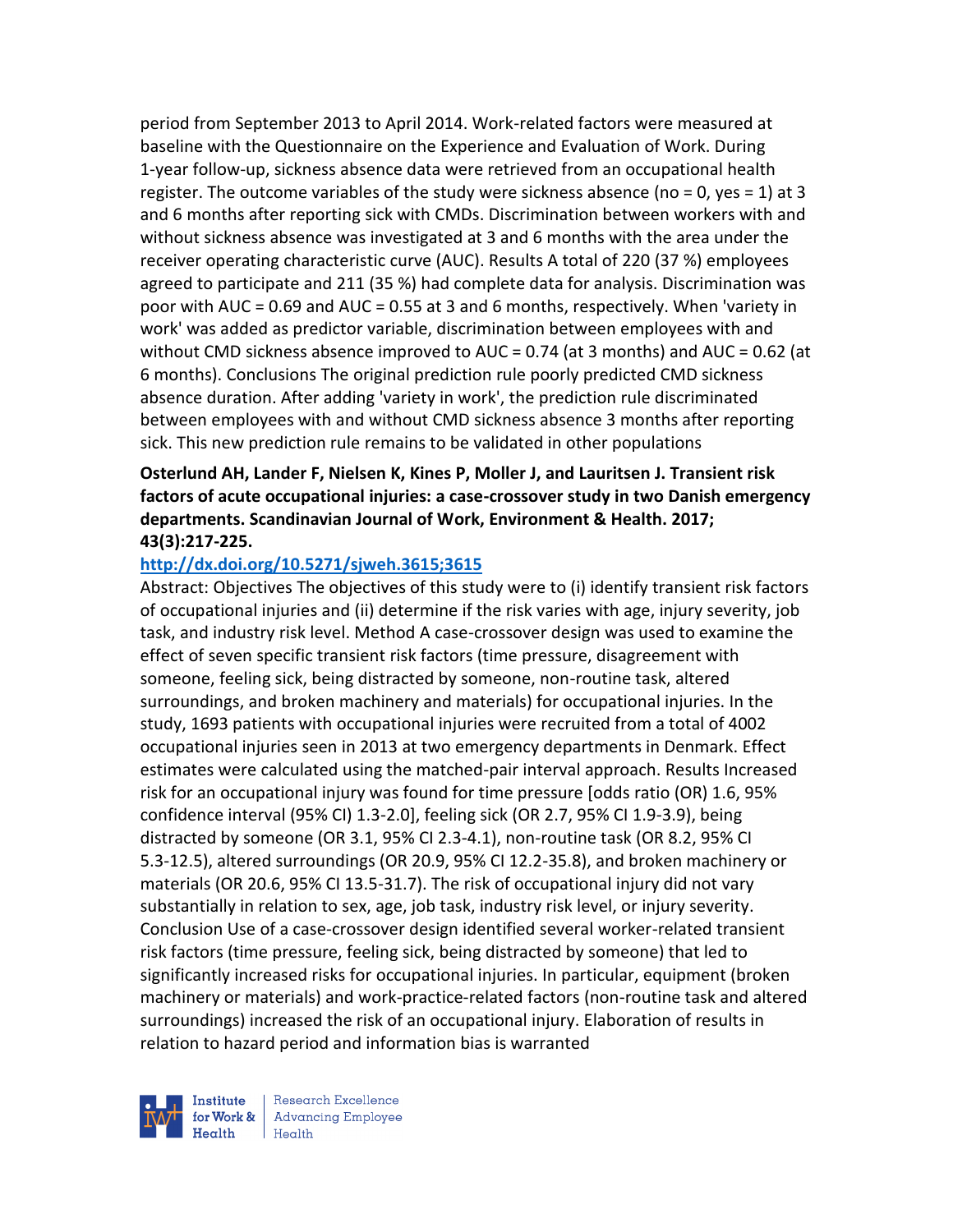## **Pham MT, Waddell L, Rajic A, Sargeant JM, Papadopoulos A, and McEwen SA. Implications of applying methodological shortcuts to expedite systematic reviews: three case studies using systematic reviews from agri-food public health. Research Synthesis Methods. 2016; 7(4):433-446.**

## **<http://dx.doi.org/10.1002/jrsm.1215>**

Abstract: BACKGROUND: The rapid review is an approach to synthesizing research evidence when a shorter timeframe is required. The implications of what is lost in terms of rigour, increased bias and accuracy when conducting a rapid review have not yet been elucidated. METHODS: We assessed the potential implications of methodological shortcuts on the outcomes of three completed systematic reviews addressing agri-food public health topics. For each review, shortcuts were applied individually to assess the impact on the number of relevant studies included and whether omitted studies affected the direction, magnitude or precision of summary estimates from meta-analyses. RESULTS: In most instances, the shortcuts resulted in at least one relevant study being omitted from the review. The omission of studies affected 39 of 143 possible meta-analyses, of which 14 were no longer possible because of insufficient studies (<2). When meta-analysis was possible, the omission of studies generally resulted in less precise pooled estimates (i.e. wider confidence intervals) that did not differ in direction from the original estimate. CONCLUSIONS: The three case studies demonstrated the risk of missing relevant literature and its impact on summary estimates when methodological shortcuts are applied in rapid reviews. (c) 2016 The Authors. Research Synthesis Methods Published by John Wiley & Sons Ltd

## **Sritharan J, Demers PA, Harris SA, Cole DC, and Peters CE. Occupation and risk of prostate cancer in Canadian men: A case-control study across eight Canadian provinces. Cancer Epidemiology. 2017; 48(96-103.**

#### **[http://dx.doi.org/S1877-7821\(17\)30052-8;10.1016/j.canep.2017.04.006](http://dx.doi.org/S1877-7821(17)30052-8;10.1016/j.canep.2017.04.006)**

Abstract: BACKGROUND: The etiology of prostate cancer continues to be poorly understood, including the role of occupation. Past Canadian studies have not been able to thoroughly examine prostate cancer by occupation with detailed information on individual level factors. METHODS: Occupation, industry and prostate cancer were examined using data from the National Enhanced Cancer Surveillance System, a large population-based case-control study conducted across eight Canadian provinces from 1994 to 1997. This analysis included 1737 incident cases and 1803 controls aged 50 to 79 years. Lifetime occupational histories were used to group individuals by occupation and industry employment. Odds ratios and 95% confidence intervals were calculated and adjustments were made for known and possible risk factors. RESULTS: By occupation, elevated risks were observed in farming and farm management (OR=1.37, 95% CI 1.02-1.84), armed forces (OR=1.33, 95% CI 1.06-1.65) and legal work (OR=2.58, 95% CI 1.05-6.35). Elevated risks were also observed in office work (OR=1.20, 95% CI 1.00-1.43) and plumbing (OR=1.77, 95% CI 1.07-2.93) and with >/=10 years duration of employment. Decreased risks were observed in senior management (OR=0.65, 95% CI 0.46-0.91), construction management (OR=0.69, 95% CI 0.50-0.94) and travel work

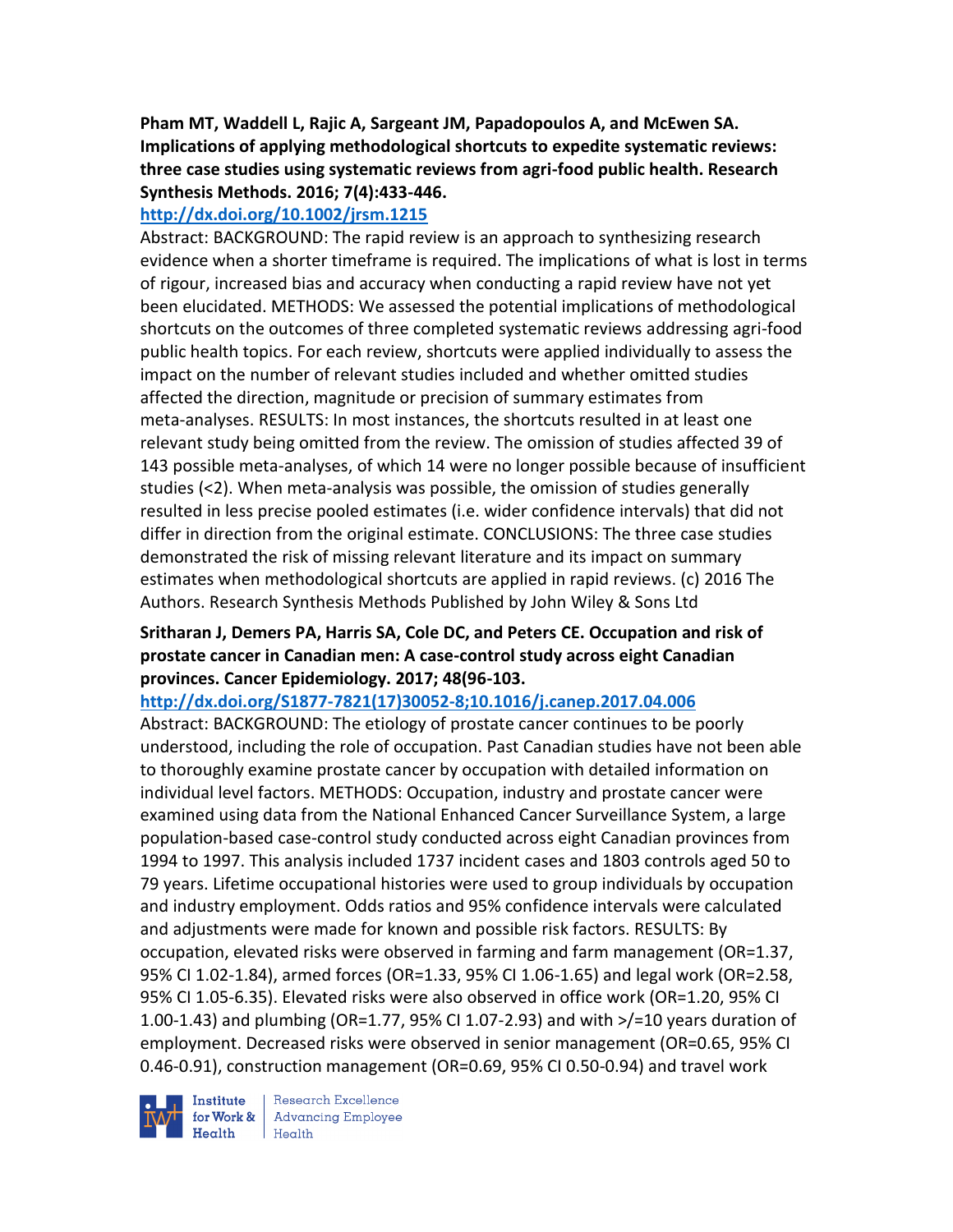(OR=0.37, 95% CI 0.16-0.88). Industry results were similar to occupation results, except for an elevated risk in forestry/logging (OR=1.54, 95% CI 1.06-2.25) and a decreased risk in primary metal products (OR=0.70, 95% CI 0.51-0.96). CONCLUSION: This study presents associations between occupation, industry and prostate cancer, while accounting for individual level factors. Further research is needed on potential job-specific exposures and screening behaviours

#### **Tsou AY and Treadwell JR. Quality and clarity in systematic review abstracts: an empirical study. Research Synthesis Methods. 2016; 7(4):447-458. <http://dx.doi.org/10.1002/jrsm.1221>**

Abstract: BACKGROUND: Systematic review (SR) abstracts are important for disseminating evidence syntheses to inform medical decision making. We assess reporting quality in SR abstracts using PRISMA for Abstracts (PRISMA-A), Cochrane Handbook, and Agency for Healthcare Research & Quality guidance. METHODS: We evaluated a random sample of 200 SR abstracts (from 2014) comparing interventions in the general medical literature. We assessed adherence to PRISMA-A criteria, problematic wording in conclusions, and whether "positive" studies described clinical significance. RESULTS: On average, abstracts reported 60% of PRISMA-A checklist items (mean 8.9 +/- 1.7, range 4 to 12). Eighty percent of meta-analyses reported quantitative measures with a confidence interval. Only 49% described effects in terms meaningful to patients and clinicians (e.g., absolute measures), and only 43% mentioned strengths/limitations of the evidence base. Average abstract word count was 274 (SD 89). Word count explained only 13% of score variability. PRISMA-A scores did not differ between Cochrane and non-Cochrane abstracts (mean difference 0.08, 95% confidence interval -1.16 to 1.00). Of 275 primary outcomes, 48% were statistically significant, 32% were not statistically significant, and 19% did not report significance or results. Only one abstract described clinical significance for positive findings. For "negative" outcomes, we identified problematic simple restatements (20%), vague "no evidence of effect" wording (9%), and wishful wording (8%). CONCLUSIONS: Improved SR abstract reporting is needed, particularly reporting of quantitative measures (for meta-analysis), easily interpretable units, strengths/limitations of evidence, clinical significance, and clarifying whether negative results reflect true equivalence between treatments. Copyright (c) 2016 John Wiley & Sons, Ltd

### **Ubalde-Lopez M, Arends I, Almansa J, Delclos GL, Gimeno D, and Bultmann U. Beyond Return to Work: The Effect of Multimorbidity on Work Functioning Trajectories After Sick Leave due to Common Mental Disorders. Journal of Occupational Rehabilitation. 2017; 27(2):210-217.**

#### **<http://dx.doi.org/10.1007/s10926-016-9647-0>**

Abstract: Objectives Patients with common mental disorders (CMDs) often suffer from comorbidities, which may limit their functioning at work. We assessed the longitudinal impact of multimorbidity, defined as two or more co-occurring chronic health conditions, on work functioning over time among workers who had returned to work after sick leave due to CMDs. Methods Prospective cohort study of 156 workers

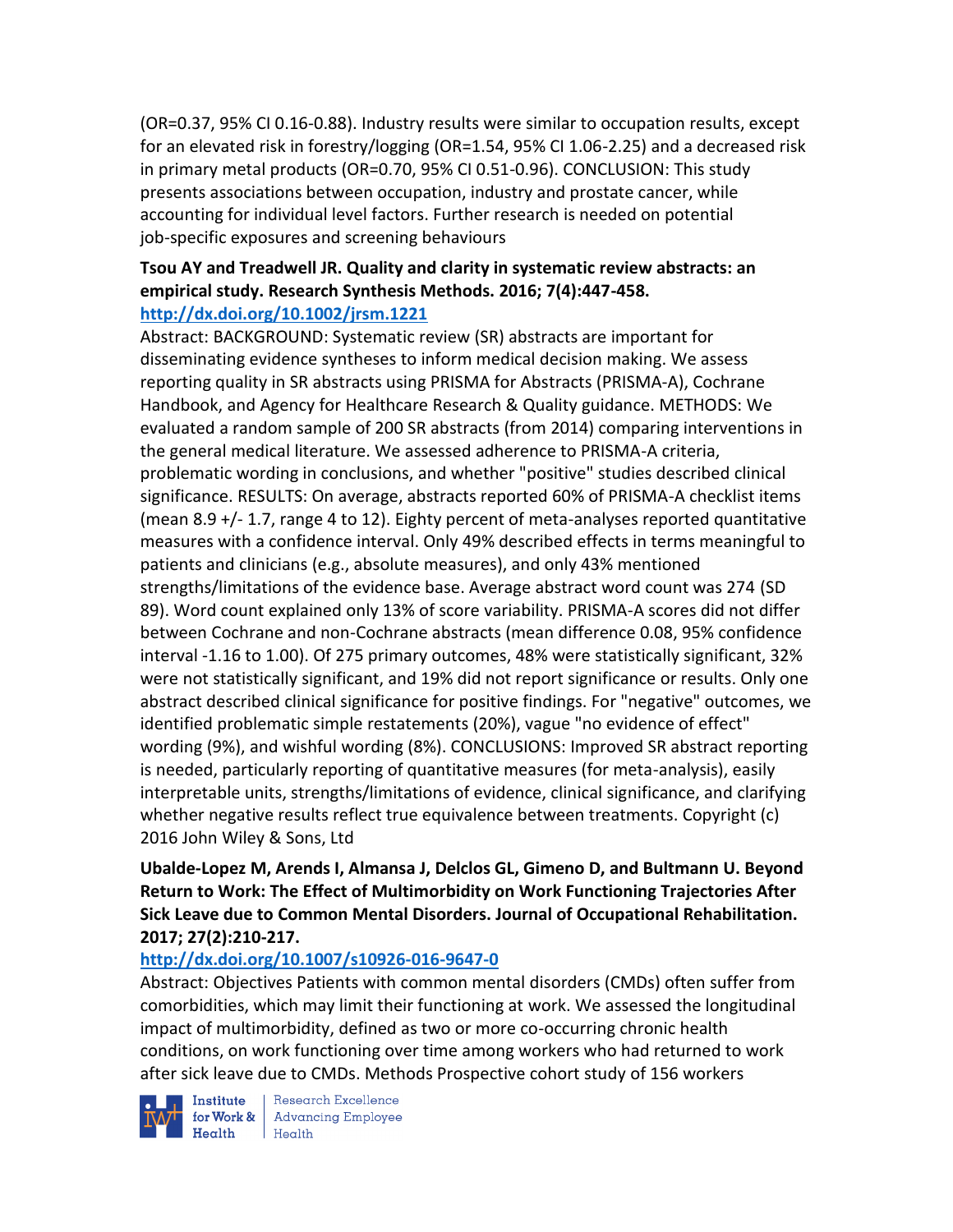followed for 1 year after return to work from sick leave due to CMDs. A multimorbidity score was computed by counting severity-weighted chronic health conditions measured at baseline. Work functioning was measured at baseline and at 3, 6 and 12 months follow-up with the Work Role Functioning Questionnaire. Work functioning trajectories, i.e. the course of work functioning after return to work over time, were identified through latent class growth analysis. Results A total of 44 % of workers had multimorbidity. Four work functioning trajectories were identified: one (12 % of the workers) showed increasing work functioning scores during follow-up, whereas the other trajectories showed low, medium and high scores (23, 41 and 25 %, respectively) that remained stable across time points. Although multimorbidity did not predict membership in any trajectory, within the increasing score trajectory levels of work functioning were lower among those with high baseline multimorbidity score (p < 0.001). Conclusions Over time, multimorbidity negatively impacts work functioning after return to work from sick leave due to CMDs

#### **Volker D, Zijlstra-Vlasveld MC, Brouwers EPM, and van der Feltz-Cornelis CM. Process evaluation of a blended web-based intervention on return to work for sick-listed employees with common mental health problems in the occupational health setting. Journal of Occupational Rehabilitation. 2017; 27(2):186-194. <http://dx.doi.org/10.1007/s10926-016-9643-4>**

Abstract: Purpose A blended web-based intervention, "eHealth module embedded in collaborative occupational health care" (ECO), aimed at return to work, was developed and found effective in sick-listed employees with common mental disorders. In order to establish the feasibility of ECO, a process evaluation was conducted. Methods Seven process components were investigated: recruitment, reach, dose delivered, dose received, fidelity, satisfaction and context. Quantitative and qualitative methods were used to collect data: an online questionnaire for the employees, website data, telephonic interviews with occupational physicians (OPs) and observations of the researchers. Results Recruitment was uncomplicated for the employees, but required several steps for the OPs. Reach was 100 % at the OP level and 76.3 % at the employee level. Dose delivered and received for OPs: 91.6 % received minimally one email message. Dose delivered and received for the employees: finishing of the different modules of ECO varied between 13 and 90 %. Fidelity: the support of the OP to the employee in ECO was lower than anticipated. Satisfaction: both employees and OPs were satisfied with the intervention. However, employees reported a need for more support in ECO. The context showed that OPs had limited time to support the employees and it was impossible for the employee to contact the OP outside their regular contacts. Conclusion Feasibility of ECO and satisfaction of employees and OPs with ECO were good. Fidelity of OPs was limited. For further implementation in the occupational health setting, especially contextual barriers regarding time limitation and accessibility of OPs for employees should be addressed

# **Young AE, Besen E, and Willetts J. The relationship between work-disability duration and claimant's expected time to return to work as recorded by workers' compensation**



for Work & | Advancing Employee  $H$ ealth